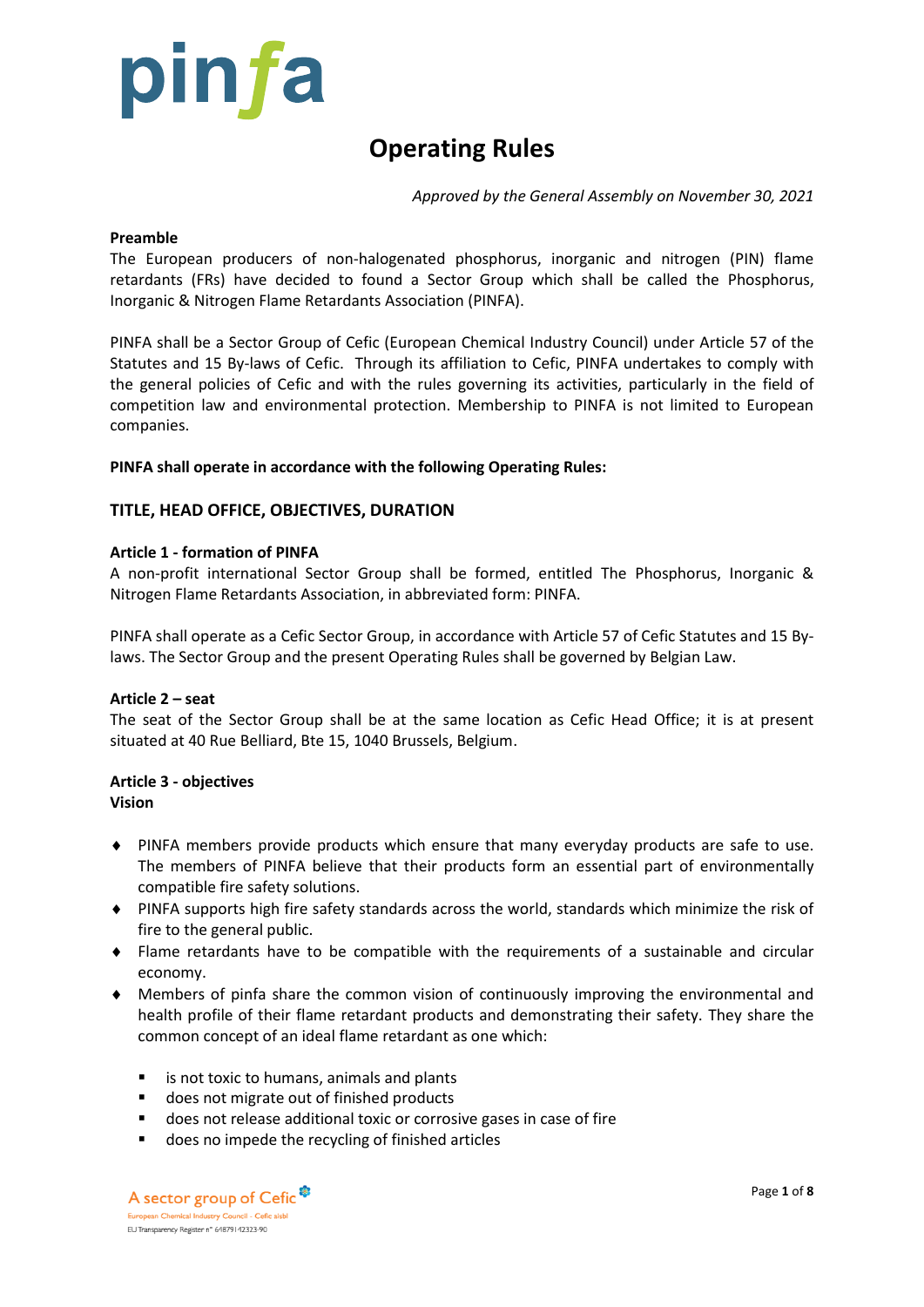

is either degradable in the environment or remains neutral as naturally occurring substances

#### **Mission**

PINFA shall be a forum for producers and other members of the value chain to promote the use of PIN FRs, deliberate the issues faced by the industry and to respond appropriately. The main objectives of the Sector Group shall be the following:

- To co-operate with members of the value chain including industry organisations involved in the use of non-halogenated phosphorus, inorganic and nitrogen flame retardants to communicate the advantages and appropriate use of this technology.
- To co-operate with national and supranational organisations, particularly with institutions of the EU, OECD and the United Nations as well as other industry associations, consumer organisations and organisations of the civil society involved in corresponding issues. This includes actively contributing to policies and regulations related to flame retardants.
- To support the development of scientific knowledge related to the whole life cycle of PIN flame retardants.
- Pro-actively provide information and data on its PIN flame retardants related to environmental and health properties as well as life cycle information

The views of the Sector Group may be transmitted through Cefic to the Commission of the European Community, the other European Institutions and other international bodies, particularly in cases where essential issues are involved.

Activities of the Sector Group carried out with the objective of directly or indirectly influencing the formulation or implementation of policy and the decision-making processes of the EU institutions will be covered by the registration of Cefic into the EU Transparency Register (n° 64879142323-90).

#### **Article 4 - representation of PINFA by members**

It is accepted that there will be occasions when an individual member will be at a meeting or event and present themselves as representing PINFA rather than the company for which they work. The individual member should accept that to represent PINFA is a special privilege and in these circumstances, they should adhere to Cefic Rules on Advocacy, Transparency, including Environmental and Health Communication (see Annex I).

#### **Article 5 - rules and policies**

The objectives and activities of the Sector Group shall at all times comply with the applicable laws of the European Union, its Member States and other jurisdictions when applicable.

The Sector Group shall specifically abide by the Cefic rules and general policies including Cefic statistics rules and Cefic policy on competition law. With regard to the latter, Cefic has always pursued a policy of compliance and transparency with the competition authorities involved.

All meetings of the Sector Group shall have an agenda and be held in the presence of a Cefic representative and be minuted.

#### **Article 6 - duration**

The Sector Group shall be formed for an unlimited period.

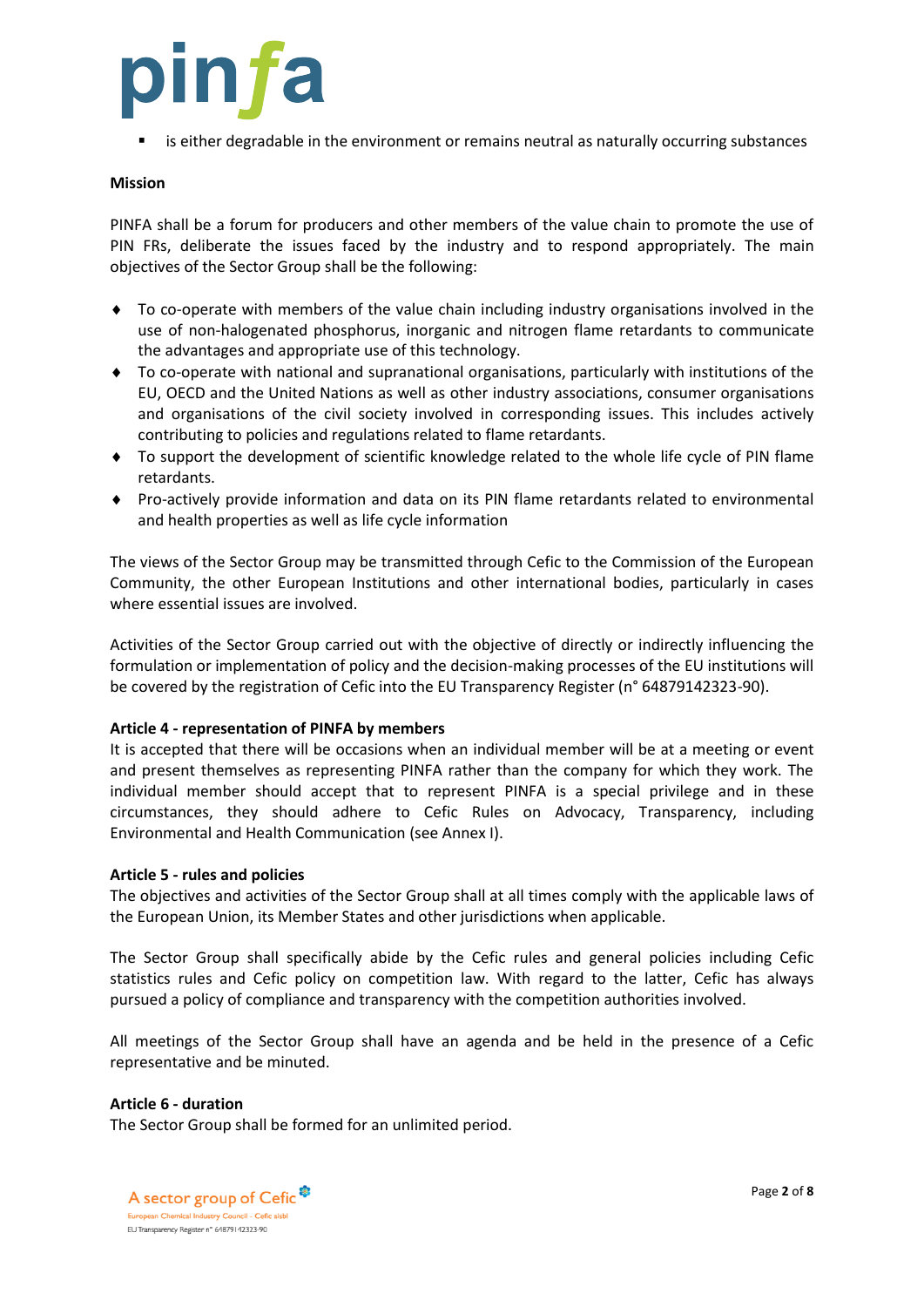

# **MEMBERSHIP**

## **Article 7 - members, associated members, observers**

The Sector Group shall be composed of the Members, the Associated Members and the Observers.

## **7.1 (Full) Members**

- Definition: Any producer of non-halogenated phosphorus, inorganic and nitrogen flame retardant chemicals shall be eligible for membership. The full membership for producers is mandatory and includes company's subsidiaries and joint ventures.
- Rights: Members shall have the right to attend the General Assembly and to take part in the activities of the Sector Group in accordance with the rules established by the General Assembly. The Members shall have voting rights as fixed by the present Operating Rules.

## **7.2 Associated Members**

- Definition: Associated membership is open to other companies or associations of companies having an interest in non-halogenated phosphorus, inorganic and nitrogen flame retardant chemicals (i.e. formulators, blenders, distributors, agents, end users, etc).
- Rights: Associated Members shall have the right to attend the General Assembly, and participate in other activities or groups as identified by the General Assembly. The Associated Members shall have no voting rights in the General Assembly, but for all other groups mentioned, it will be determined by the General Assembly, for each group. For the participation in specific projects with dedicated budgets full voting rights shall be granted. In the event of merger, take-over or other event that changes the corporate identity of a Member or Associated Member, membership or associate membership of PINFA and all obligations related thereto will be assigned to that new entity.

#### **7.3 Observers**

The General Assembly may decide to open either certain activities or all activities to observers such as trade associations, consultants, academics and individuals. The observers can be nominated and dismissed by project leaders or by the PINFA Board. The observers shall have no voting rights.

#### **Article 8 - current members and observers**

An updated list of the Members, Associated Members and Observers shall be kept at the Secretariat of the Sector Group.

#### **Article 9 - application and admission**

Written application for Membership or Associate Membership shall be sent to the Sector Group Manager which shall then submit such application to the General Assembly. Membership and Associate Membership admission shall be granted by the General Assembly on a majority of three quarters of the votes of the Members present or represented. The decision shall be final. The vote can also be held by e-mail, if the next General Assembly meeting is more than 2 months after the

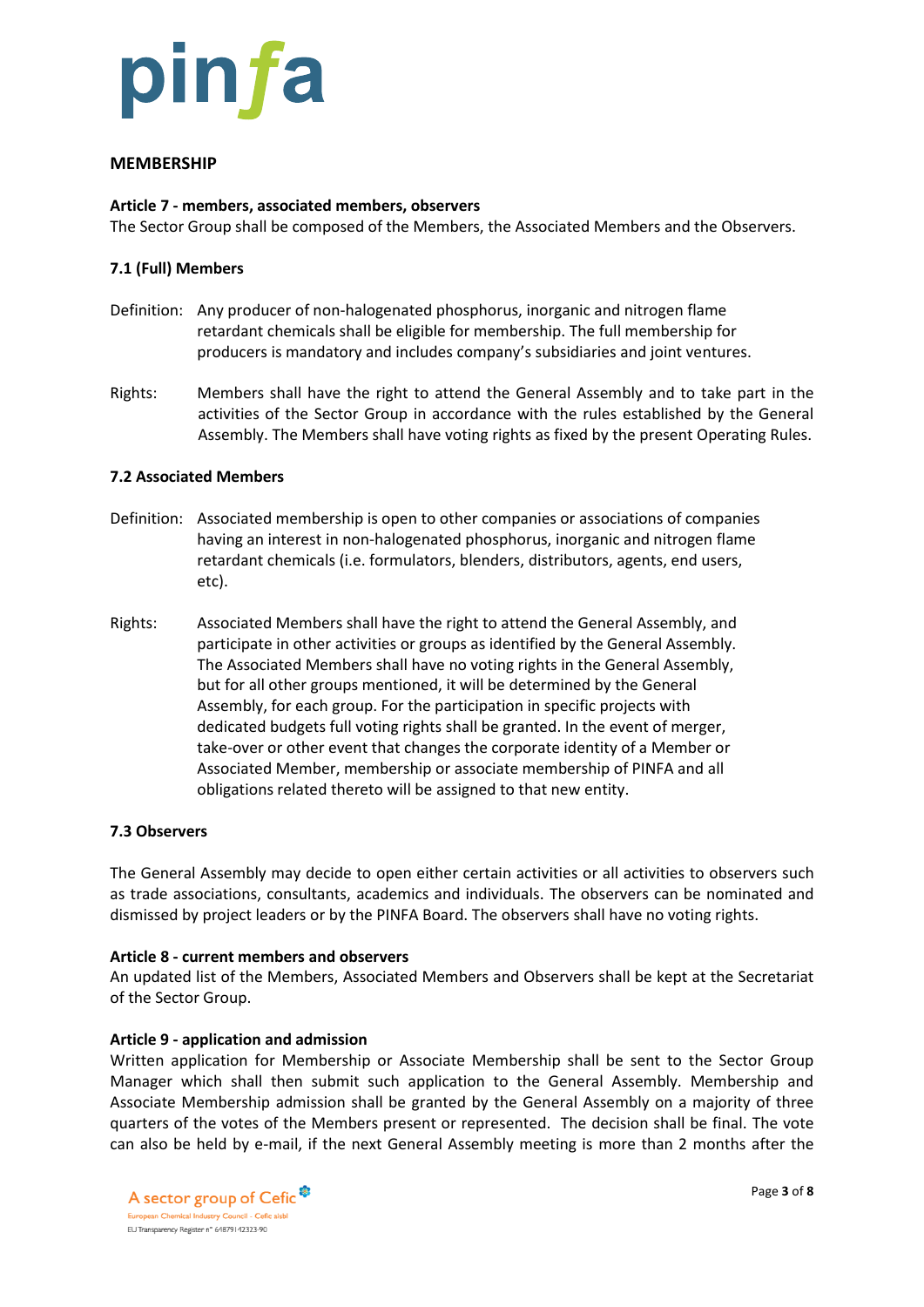

date of application.

# **Article 10 - withdrawal**

Any Member or Associated Member wishing to withdraw from membership shall give written notice to the Sector Group Manager of the withdrawal by the end of December at the latest, the withdrawal being effective at the end of the following year; during this period, the membership and obligation to pay the fee(s) and all financial commitments shall remain unaffected.

### **Article 11 - expulsion**

Any Member or Associated Member who does not comply with the Operating Rules and with the objectives as specified under Article 3 or does not fulfil anyhow with the membership conditions (as mentioned in Article 6) can be expelled by a decision of the General Assembly.

The Member or Associated Member shall have the right to present its defence beforehand. Membership or Associate Membership shall also terminate in the event of a Member or an Associated Member being declared bankrupt or upon the completion of winding-up procedures.

## **Article 12 - claims to funds**

A Member or Associated Member who ceases to be part of the Sector Group shall have no claim on the Sector Group's funds.

## **GENERAL ASSEMBLY**

## **Article 13 - tasks**

The General Assembly shall have full power enabling the objectives of the Sector Group to be achieved. The General Assembly shall, inter alia:

- ◆ set the general policy of the Sector Group as described in Article 3;
- approve the budget and the financial accounts;
- ◆ elect the Chairman and one or two Vice-Chair(s) of the Sector Group. They shall be elected for two years and may be liable for re-election;
- decide upon any modification of these Operating Rules.

#### **Article 14 - voting**

The General Assembly shall be composed of all the Members. Each Full Member shall have one vote. Votes cannot be expressed by correspondence.

However, a written consultation of all Members can exceptionally take place when a decision cannot be deferred until the following meeting of the General Assembly but is not sufficiently important to justify an Extraordinary Meeting of the General Assembly. Except in urgent cases, replies must be given within 21 days. The absence of a reply within this period shall signify acceptance.

Any decision taken by written consultation shall be submitted for confirmation at the subsequent General Assembly.

The agenda for each meeting of the General Assembly shall be communicated by the Sector Group Manager to each Member at least 21 days in advance.

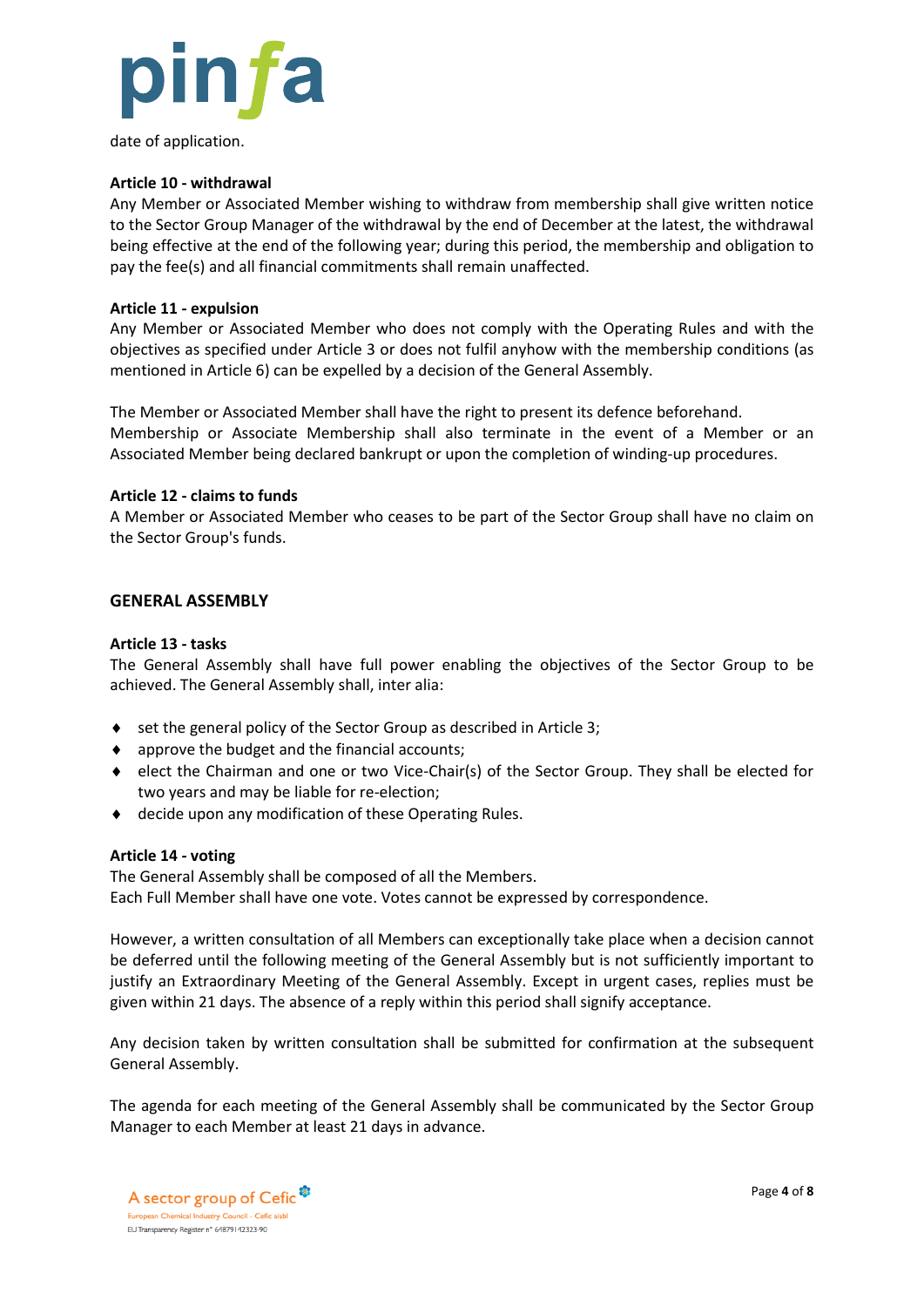

Each Member shall be represented by one delegate.

The name of the delegate empowered shall be notified to the Sector Group Manager. These designations may be changed at anytime subject to proper notification to the Sector Group Manager.

A Member who is prevented from attending may be represented only by another Member. One Member, however, may not represent more than one other Member. The written proxy shall be presented to the Sector Group Manager, before each meeting.

## **Article 15 - majority, agenda**

Decision by the General Assembly shall require a simple majority of the votes of the Members present or represented, except when these Operating Rules provide otherwise.

No decision can be taken on an item which does not appear on the circulated agenda.

## **Article 16 - frequency and notification of meetings**

An Ordinary Meeting of the General Assembly shall be held at least once a year, under the leadership of the Chairman of the Sector Group or a Vice-Chairman if the Chairman could not attend. Notice of each General Assembly session shall be transmitted to each Member and Associated Member at least 21 days in advance.

The Chairman is obliged to convene an Extraordinary Meeting if at least one third of the Full Members request it.

The proceedings of the General Assembly shall be valid if at least half of its Full Members are present or represented.

#### **BOARD**

#### **Article 17 - membership and meetings**

In the interval between the meetings of the General Assembly and in accordance with the decisions reached by the latter, the Sector Group shall be governed by the Board. The Board may empower the Sector Group Manager with some responsibilities as the day-to-day management of the Sector Group.

The Board shall comprise the Chairman and the Vice-Chair(s) and the representatives elected by the General Assembly.

The Board shall meet at least 2 times a year.

# **EXECUTIVE COMMITTEE**

In order to run the daily operations and implement the strategy and decisions taken by the General Assembly and the Board, an Executive Committee (ExCom) is established. Members of the ExCom are the Sector Group Manager, the pinfa chair and vice-chairs. All three PIN technology shall be duly represented. In case the chair and vice-chairs do not cover all technologies, additional seats will be made available and filled via vote in the General Assembly for the same period as chair and vicechairs.

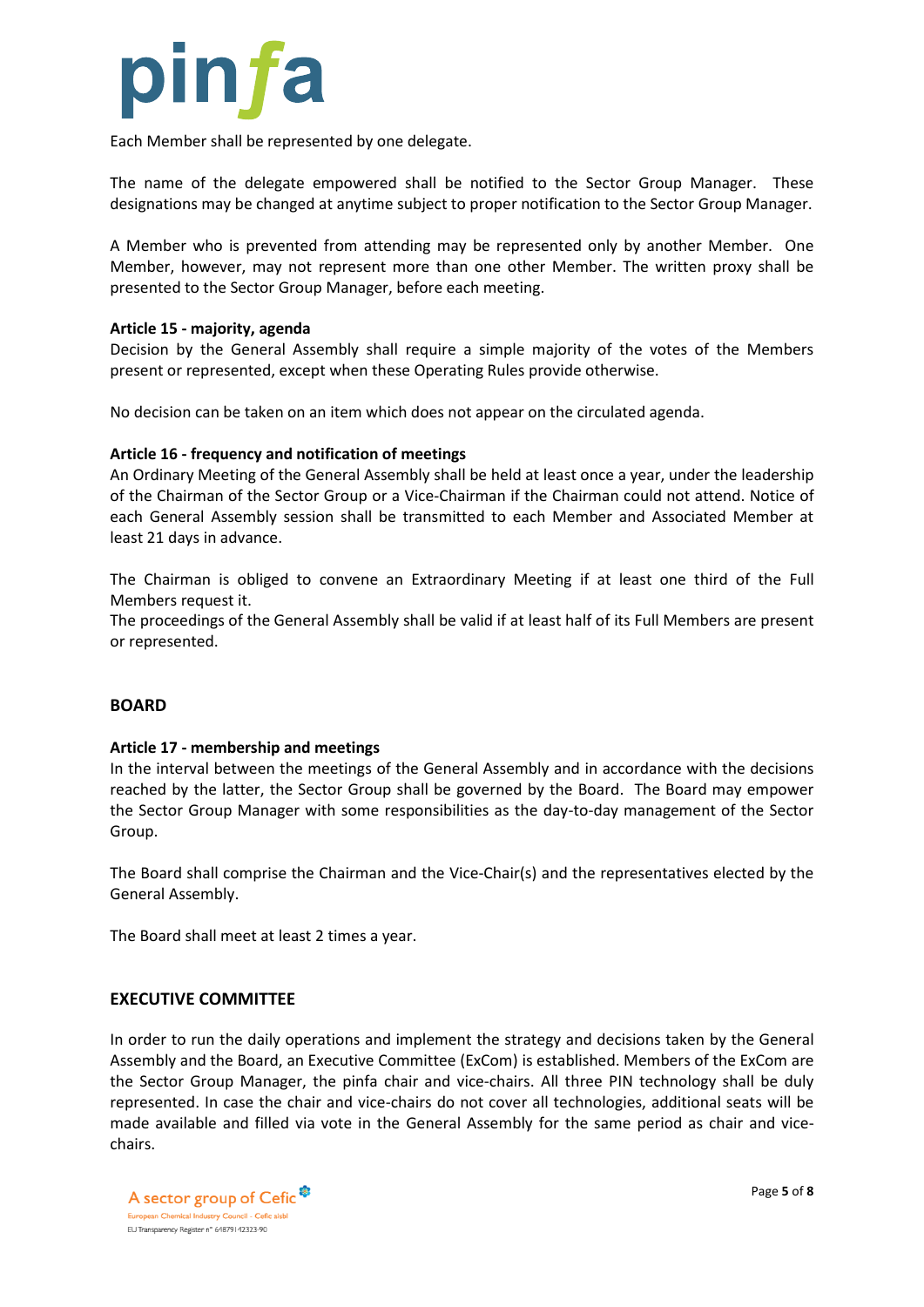

## **SECTOR GROUP MANAGER**

## **Article 18 - appointment and duties**

A Sector Group Manager shall be appointed by Cefic.

The Sector Group Manager shall have in charge the day-to-day management of the Sector Group, in accordance with the decision reached by the General Assembly, to ensure that the Sector Group is functioning properly. Key duties shall include communication, managerial and administrative activities.

In performing these duties, the Sector Group Manager shall report to the Chairman and the ExCom on the execution of his/her mission, and hierarchically to the Cefic Management responsible for the Sector Group.

# **AUTHORISED SIGNATORIES AND REPRESENTATIVES IN LAW**

## **Article 19 - chairman and sector group manager**

Instruments which bind the Members of the Sector Group with regard to third parties, and which are not considered as day-to-day management matters, shall be subject to the agreement of the Members duly registered in the General Assembly minutes or through a written consultation of the Members. These instruments shall be signed by the Chairman duly mandated for that purpose by the **Members** 

Instruments concerning the day-to-day management shall be signed by the Sector Group Manager.

Any legal suits shall be brought or defended by the President or a specially authorised (by the Chairman) Member and/or by a legal counsel chosen in consultation with Cefic. A status report on such litigation shall be presented to the General Assembly annually. Settlement of any litigation shall require the advance unanimous approval of the Members.

# **GROUPS AND TASK FORCES**

#### **Article 20 - creation by General Assembly**

In order to fulfil the objectives of the Sector Group, the General Assembly shall be empowered to set up any necessary groups and task forces to fulfil specific purposes, the composition, mandate, duration and rules of which shall be determined by the General Assembly.

# **SUBSCRIPTION / BUDGET**

#### **Article 21 - annual subscription**

The Members shall share the expenses, on the basis of equal share, of the Sector Group by means of subscription fixed annually by the General Assembly on proposals submitted by the Sector Group Manager.

Contributions by Associated Members and observers, if any, may be decided by the General Assembly*.*

In addition to the expenses to be shared equally between the Members and the contribution of the Associated Members, if any, each Member, Associated Member and observer, if any, shall be a Member or a Partner of Cefic and shall pay corresponding annual subscription to Cefic.

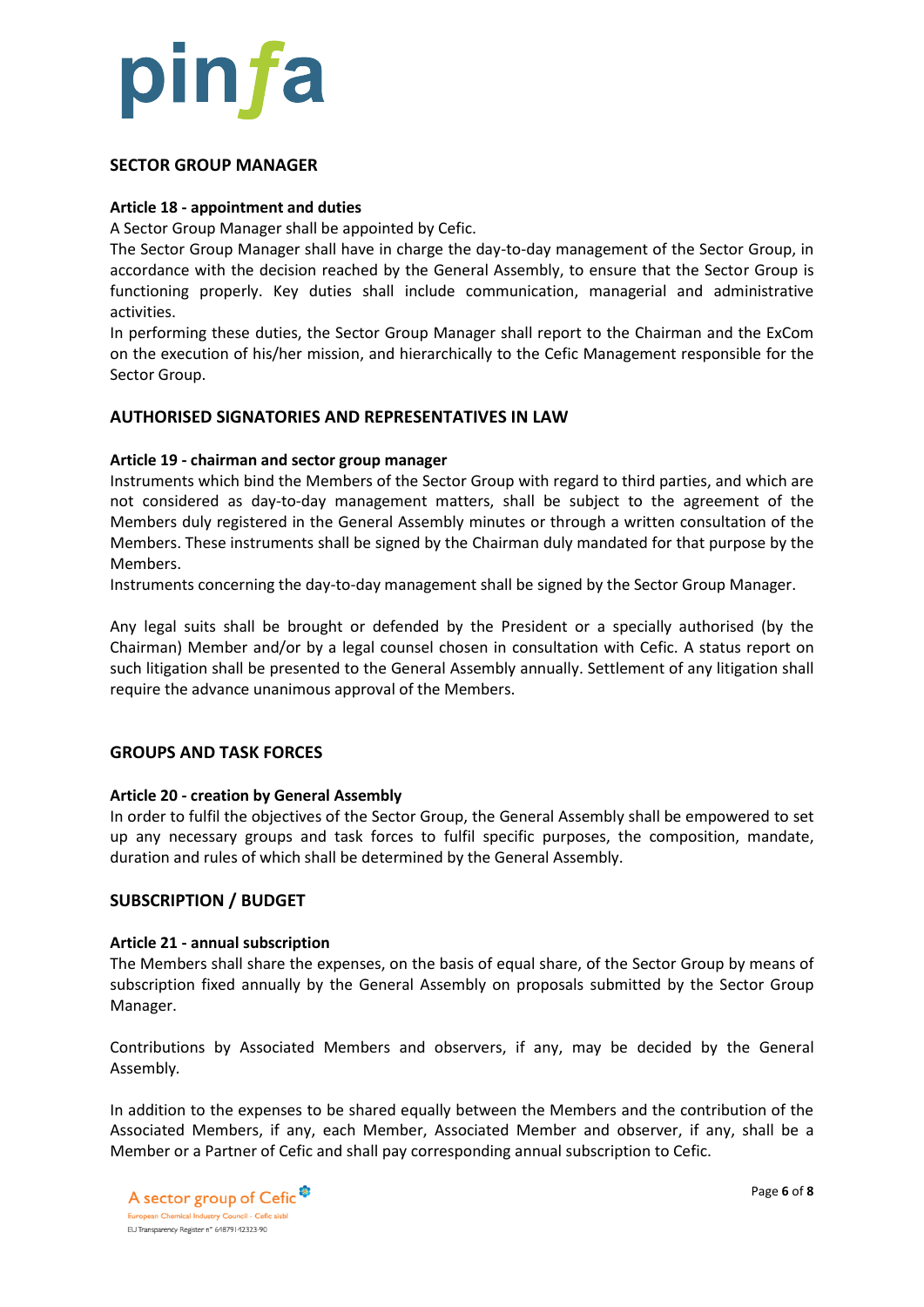

Multi-membership: Any company from outside of Europe who is a full member of a regional pinfa sister organisation is entitled to a discount of 33% on the regular pinfa membership fee, provided the non-European pinfa organisation offers the same discount scheme to pinfa Europe members.

This specific clause cannot apply to Cefic fees. Each entity which is registered as the European pinfa member shall pay the corresponding Cefic annual subscription. This clause does not apply to Accom members of Cefic, for which the fees paid once to Cefic applies to all subsidiaries membership.

# **Article 22 - budgeting**

The financial year shall extend from 1 January to 31 December of each calendar year.

Each year, the Sector Group Manager shall submit to the General Assembly, for approval, the accounts of the past financial year and the budget of the following year.

The Sector Group Manager shall prepare the budget and the annual accounts, in consultation with Cefic.

If deemed necessary, the General Assembly shall designate two auditors.

When, for appropriate reasons, the budget agreed by the General Assembly has to be increased in the course of the financial year, a special vote has to be organised at the next General Assembly or by e-mail.

A favourable vote of at least two thirds of the Full Members present or represented shall be required for all decision concerning financial matters mentioned above.

For the "technical studies and research" involving only part of the Members and / or the Associated Members, if any, a special budget may be established and approved by those Members participating to it. In such a case, it may be decided to share the expenditures according to a scheme agreed on a case by case basis.

# **AMENDMENTS OF OPERATING RULES AND DISSOLUTION**

# **Article 23 - amendments**

In case of a proposed amendment to the present Operating Rules, the text of the latter shall be attached to the agenda of the General Assembly which shall deliberate on this matter.

Decisions to amend the present Operating Rules and to dissolve the Sector Group shall require a favourable vote of two third of the vote of the Members present or represented at the General Assembly.

# **Article 24 - dissolution**

Upon dissolution of the Sector Group and after payment of all indebtedness and obligations of any kind of the Sector Group, the General Assembly shall decide on the method of liquidation and the destination of the Sector Group's funds.